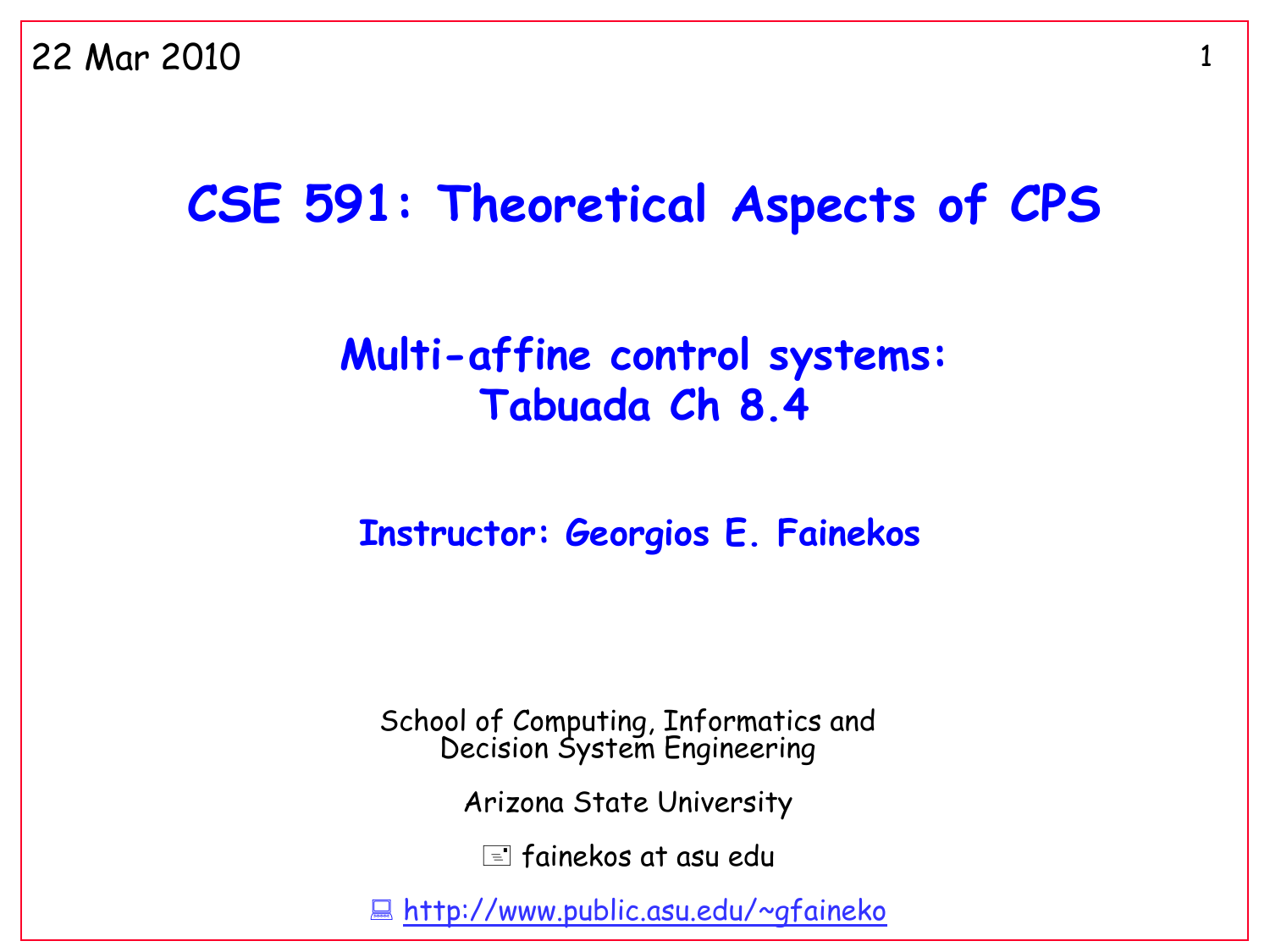## <sup>2</sup> Control through Refinement

- Given a infinite-state system  $S_{\text{inf}}$ , find a controller  $S_{c'}$ such that  $S_{c} \times_{F} S_{inf}$  satisfies a specification  $S_{spec}$
- In some cases, we can find a finite-state system  $S_{fin}$ such that  $S_{fin}\leq_{AS}S_{inf}$
- We know how to design a controller  $S_c$  for  $S<sub>fin</sub>$ . How can we use  $\mathsf{S}_{\mathsf{c}}$  to control  $\mathsf{S}_{\mathsf{inf}}$ ?

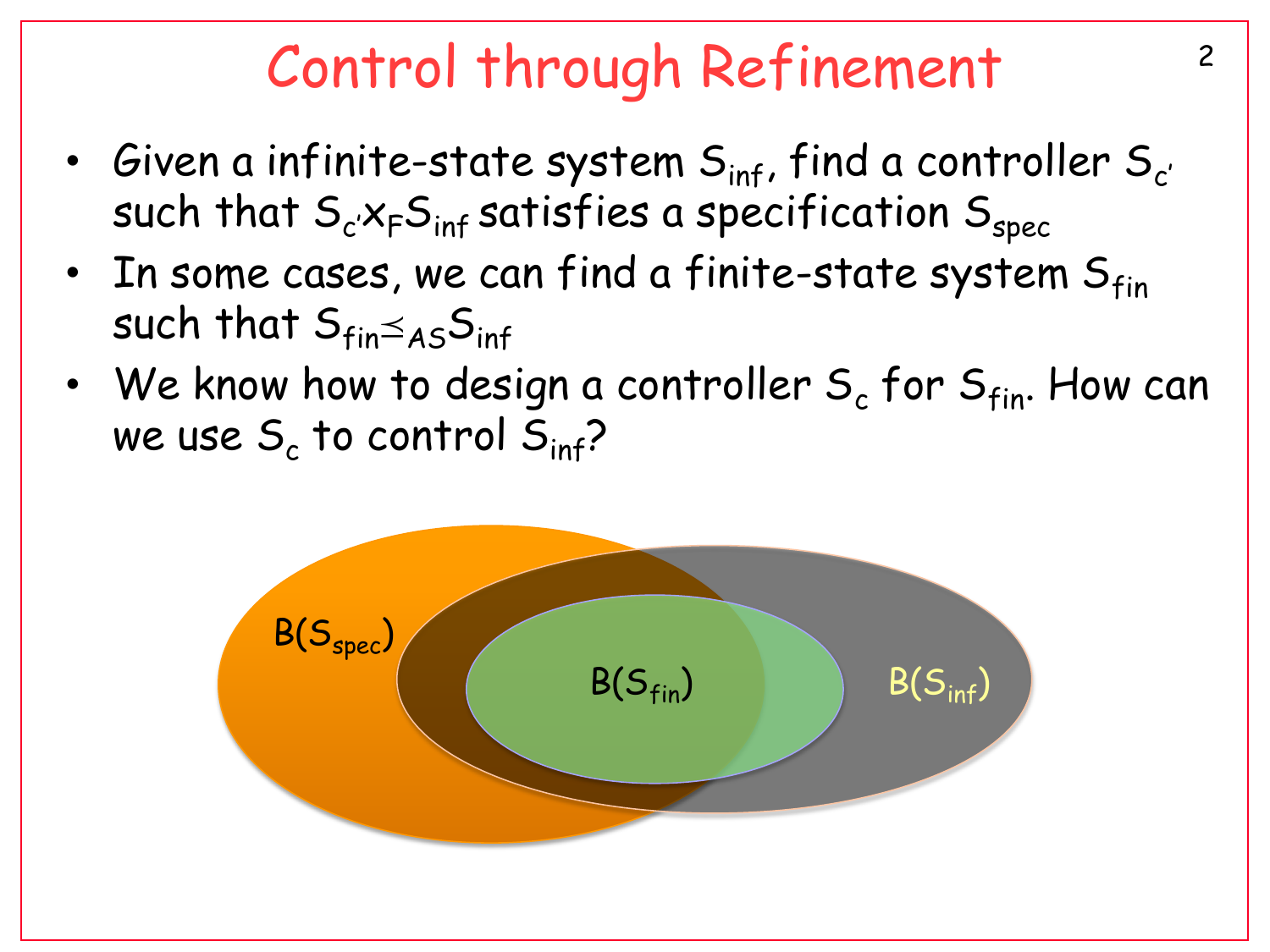### <sup>3</sup> Control through Refinement

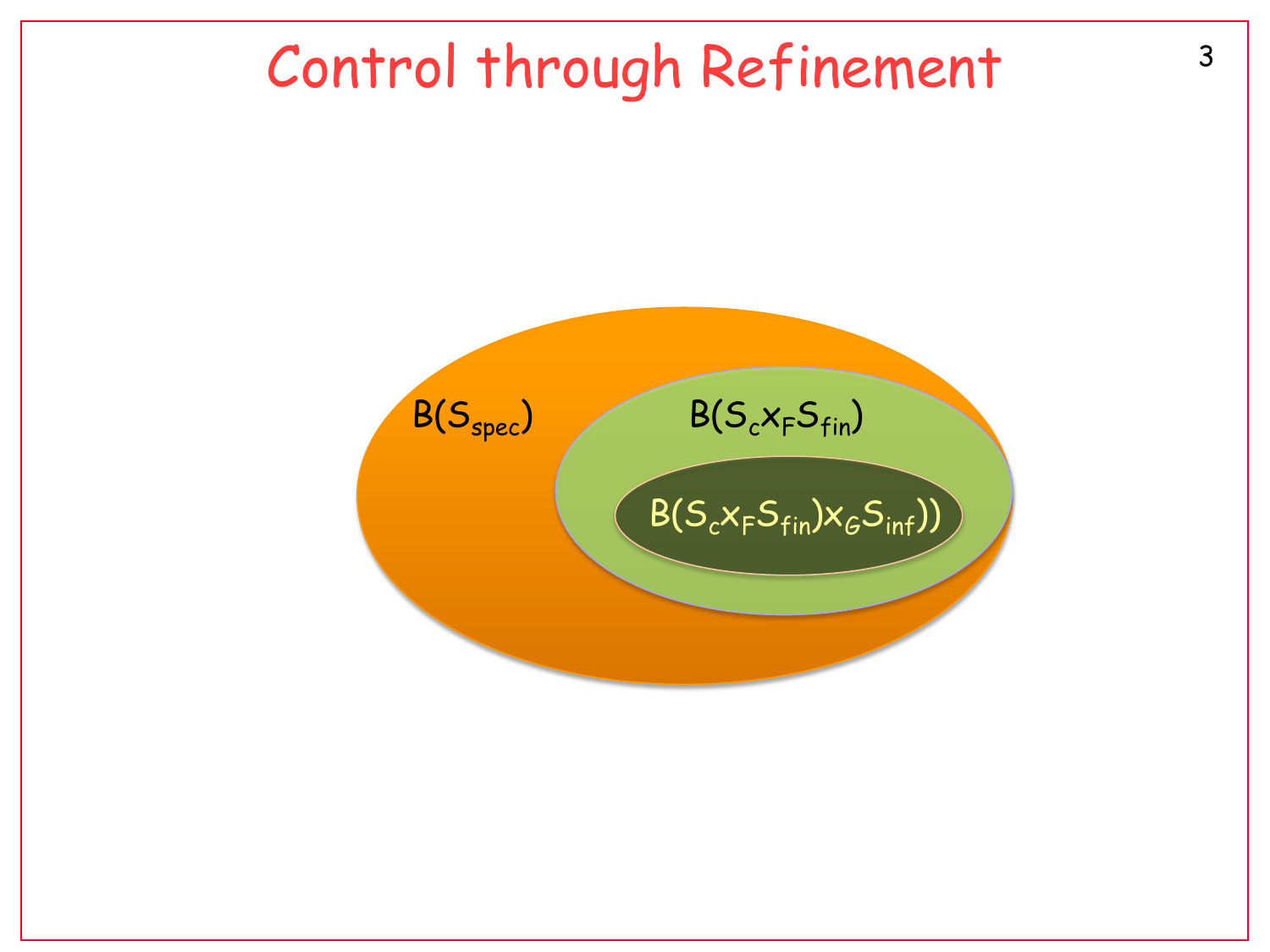# Control problem

**Initial** conditions

Goal Set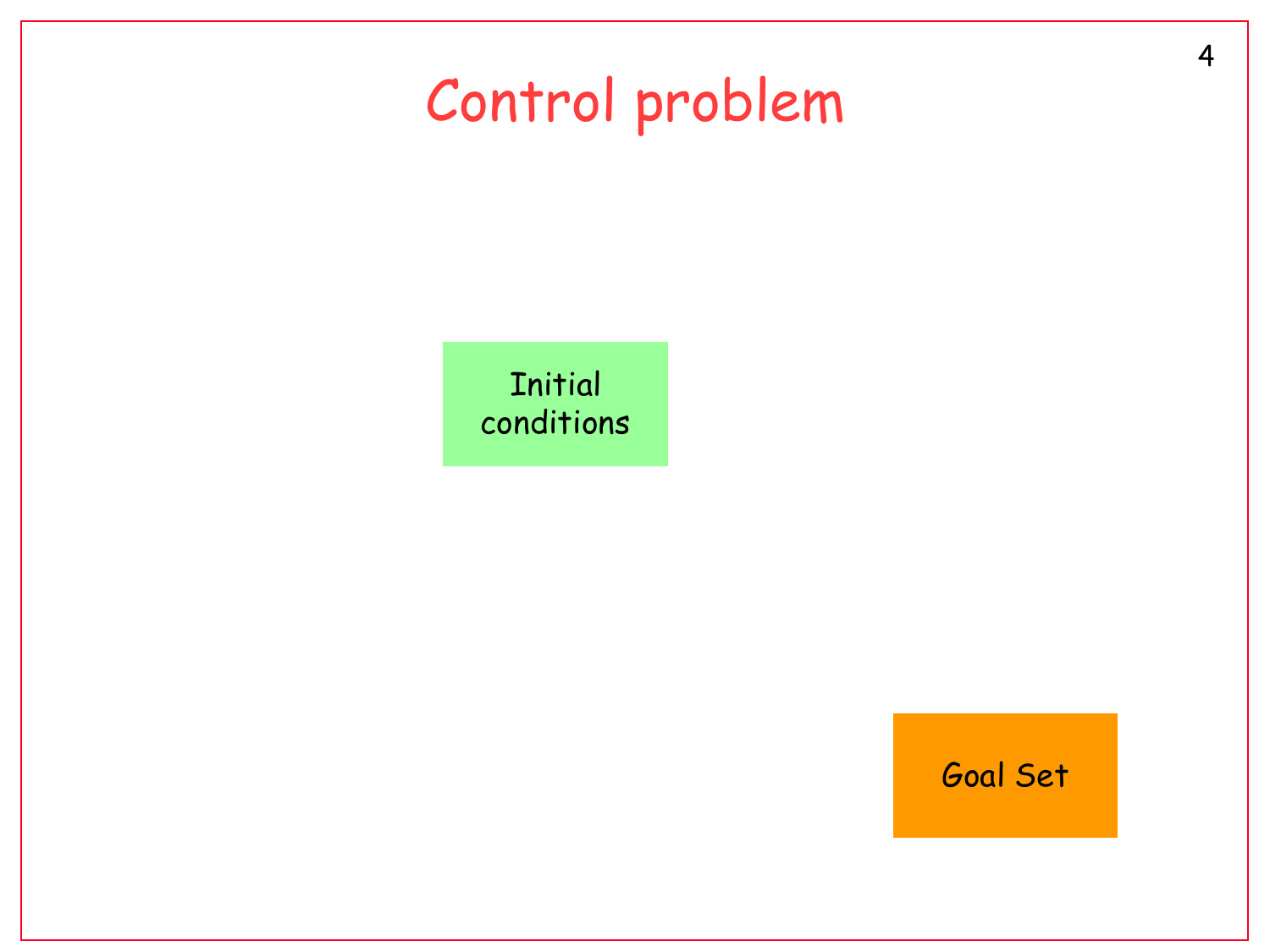# Control problem

| <b>Initial</b><br>conditions |          |
|------------------------------|----------|
|                              |          |
|                              |          |
|                              | Goal Set |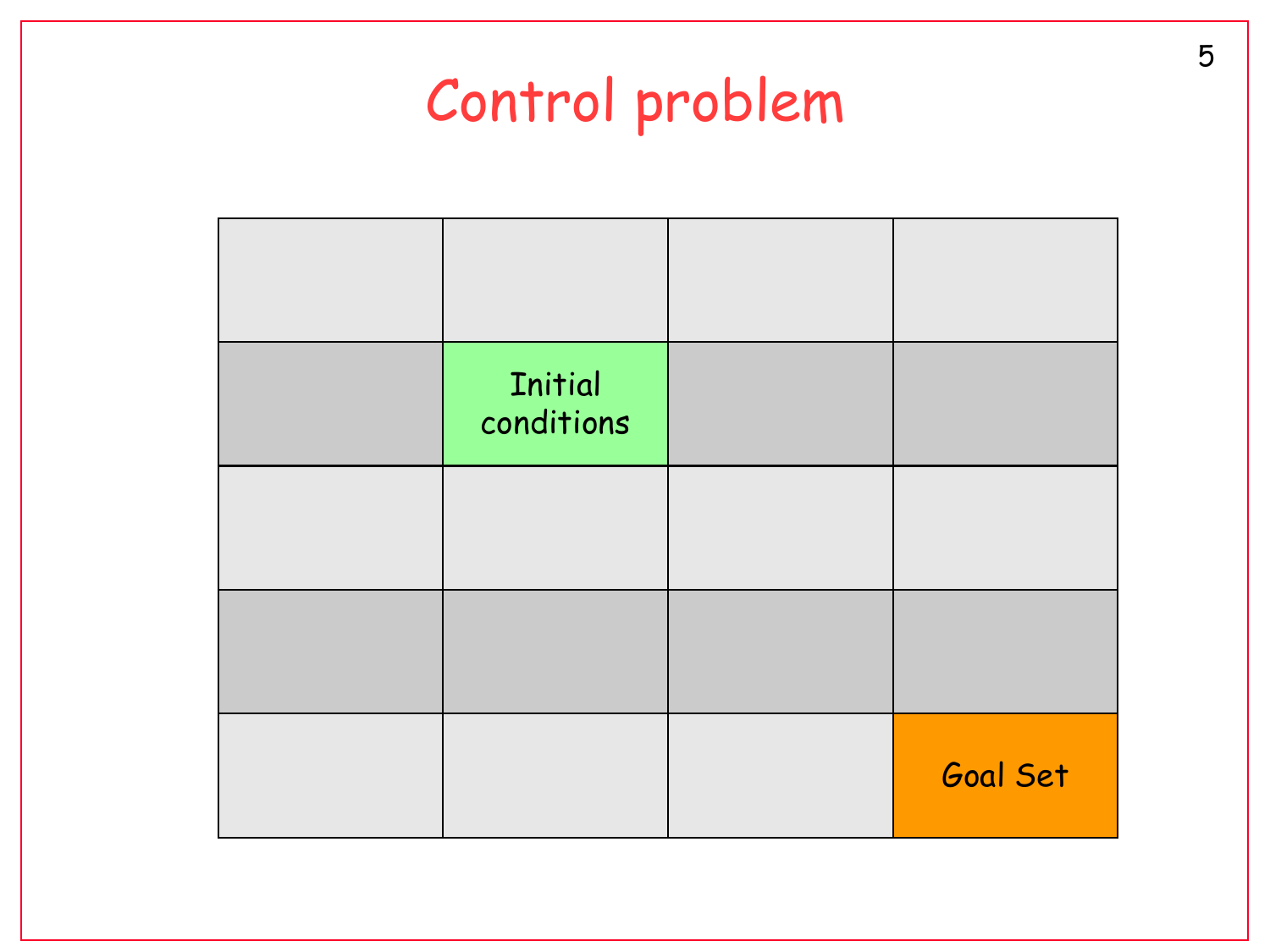# Affine maps

6

- A function  $f : \mathbb{R} \to \mathbb{R}$  is affine if  $\forall x, y \in \mathbb{R}$  and  $\forall a, \beta \in \mathbb{R}$  s.t.  $a+b=1$ , we have  $f(ax+by) = af(x)+bf(y)$
- Alternative def.:  $f((1-\lambda)x+\lambda y) = (a-\lambda)f(x)+\lambda f(y)$  with  $\lambda \in \mathbb{R}$
- Let  $f : A_1 \times ... \times A_n \rightarrow \mathbb{R}$  then  $f_{\hat{a}i} : A_i \rightarrow \mathbb{R}$  is a map obtained from f by fixing all the other coordinates
- A function  $f : \mathbb{R}^n \to \mathbb{R}$  is multi-affine if  $\forall i f_{\hat{a}i} : \mathbb{R} \to \mathbb{R}$  is affine
- A function  $f : \mathbb{R}^n \to \mathbb{R}^m$  is multi-affine if  $\forall i f_{\hat{a}} : \mathbb{R}^n \to \mathbb{R}$  is multi-affine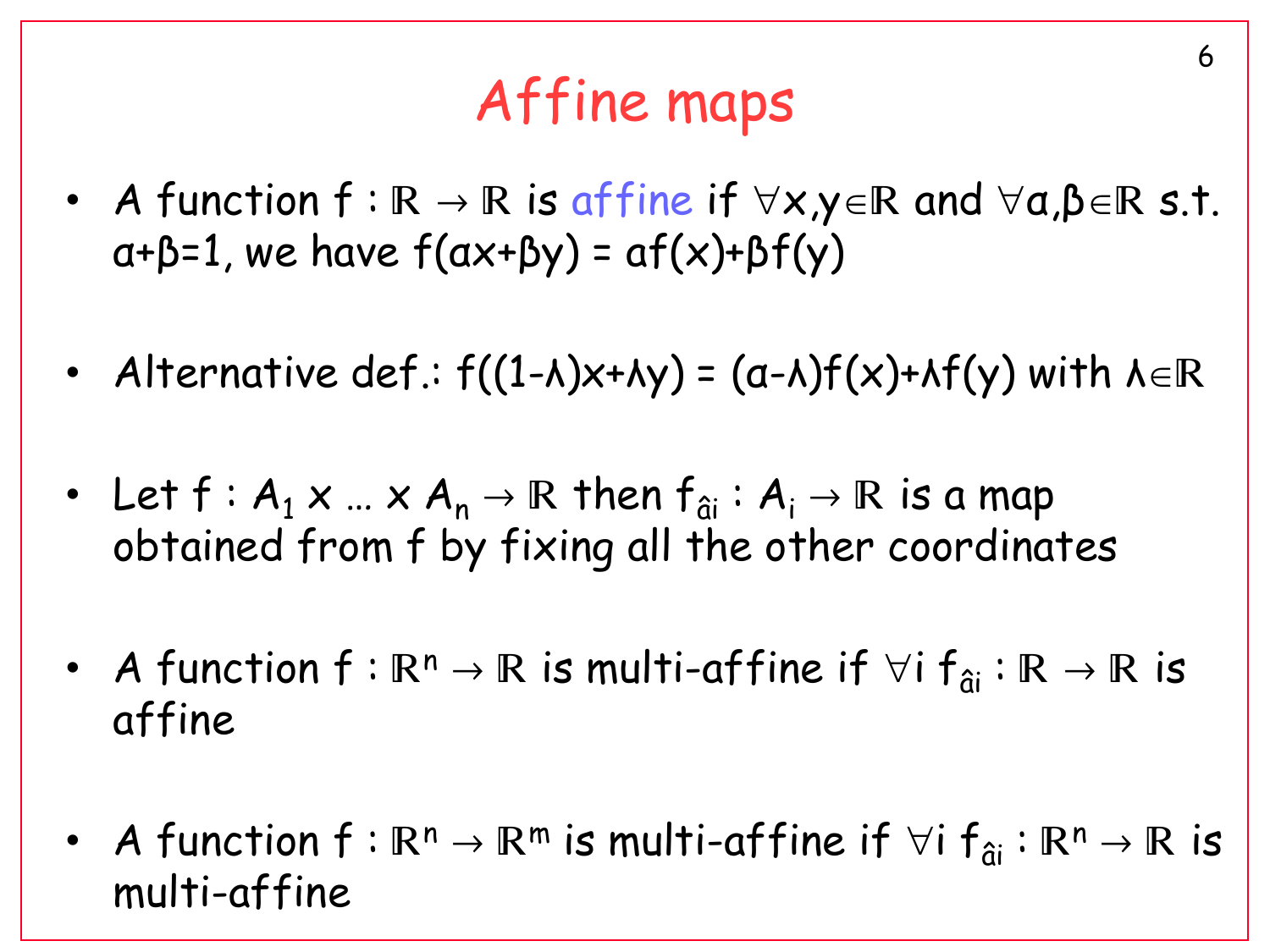#### Some results

• Proposition 8.17 Let E be an n-rectangle in  $\mathbb{R}^n$  and  $f : \mathbb{R}^n \to \mathbb{R}^m$  be a multiaffine function, then:  $x \in E \implies f(x) = \sum_{v \in V(F)} \lambda_v f(v)$  with  $\sum_{v \in V(F)} \lambda_v = 1$ 

• Proposition 8.18 Let E be an n-rectangle in  $\mathbb{R}^n$  and  $q: V(E) \to \mathbb{R}^m$ . There exists a unique multi-affine function  $f|_{V(F)} = g$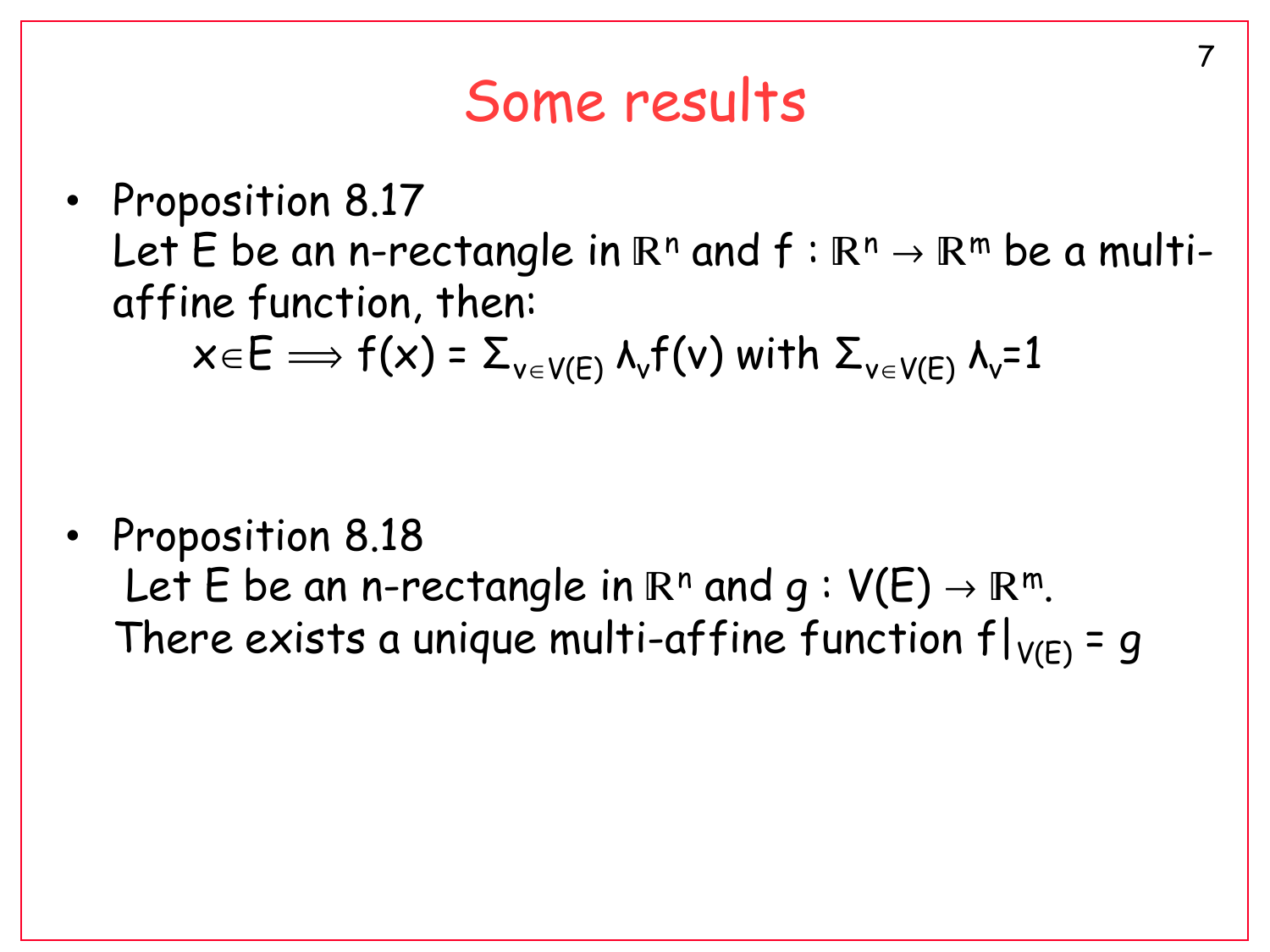## Multi-affine control system

• A system  $\Sigma$ =( $\mathbb{R}^n$ , $\cup$ , $f$ ) is multi-affine control system if

 $f(x, u) = g(x) + B(u)$ 

with  $B \in \mathbb{R}^{n \times m}$  and  $q : \mathbb{R}^n \to \mathbb{R}^m$  is a multi-affine function

• We write  $\Sigma = ( \mathbb{R}^n , \cup , g , B )$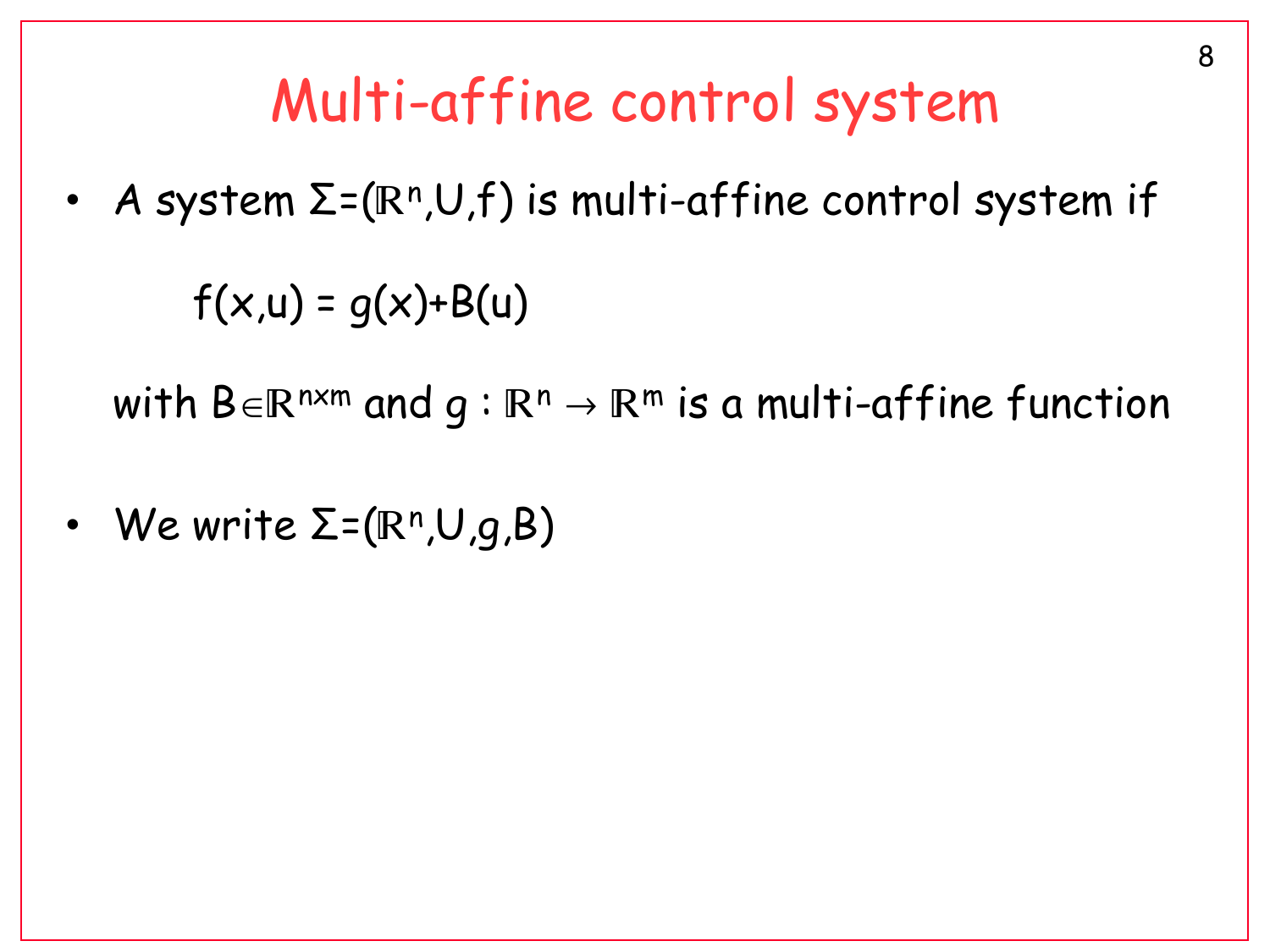#### Problem: Rectangular invariant

- Consider  $\Sigma$ =(R<sup>n</sup>,U,g,B) and E an n-rectangle
- Does there exist a multi-affine feedback control law k :  $\mathbb{R}^{\mathsf{n}} \to \mathbb{R}^{\mathsf{m}}$  s.t. any solution ξ of  $(\mathbb{R}^{\mathsf{n}} , \mathsf{U}, g\text{+Bk})$  satisfies  $\xi(0) \in E \Longrightarrow \xi(t) \in E$  for all t?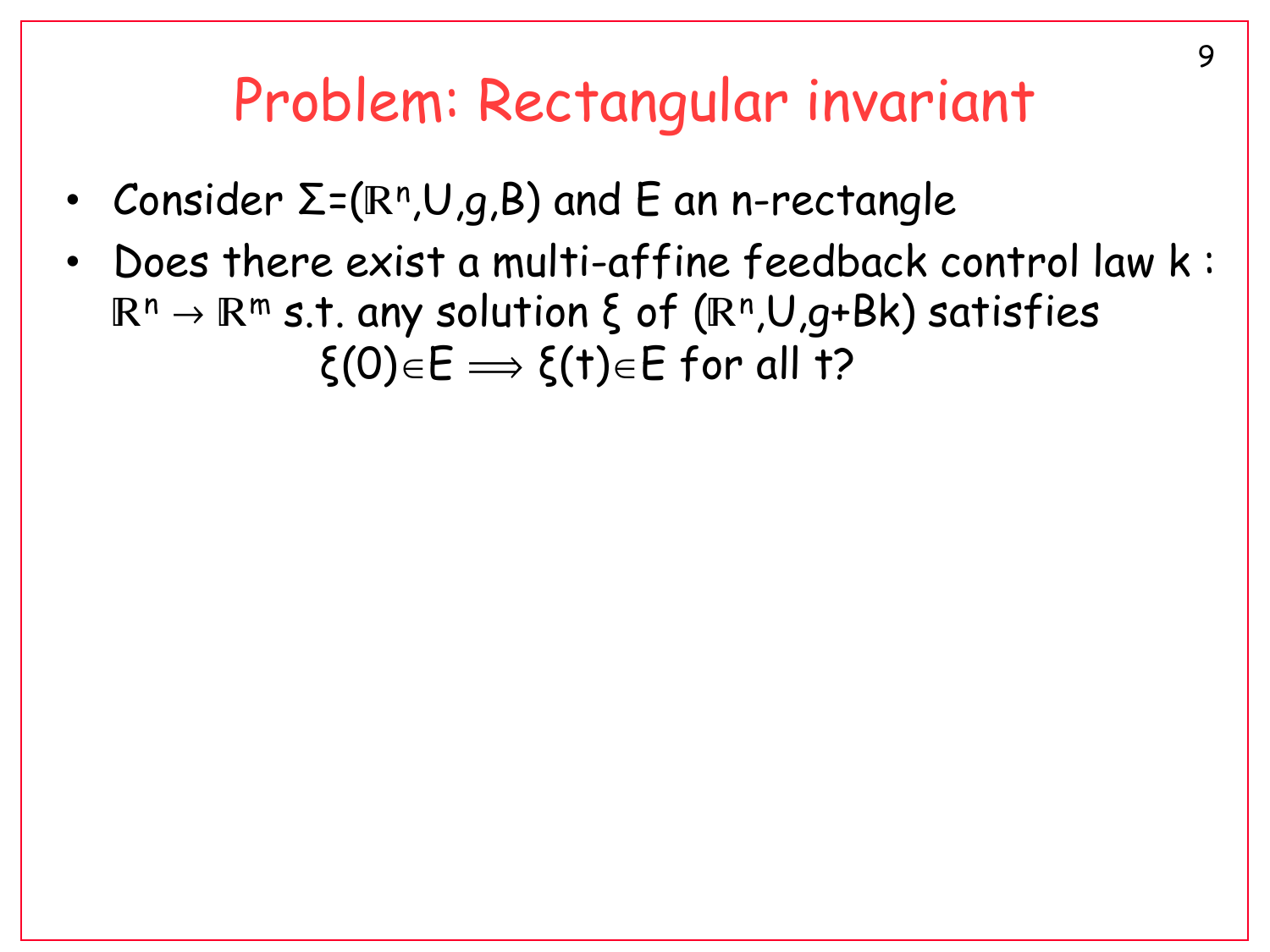### Problem: Control to facet

- Let  $\Sigma$ =(R<sup>n</sup>,U,g,B), E an n-rectangle and a facet F of E
- Does there exist a multi-affine feedback control law k :  $\mathbb{R}^{\mathsf{n}} \to \mathbb{R}^{\mathsf{m}}$  s.t. any solution ξ of  $(\mathbb{R}^{\mathsf{n}} , \mathsf{U}, g\text{+Bk})$  satisfies  $ξ(0)∈E \implies ∃τ>0 s.t.$ ξ(t) $\in$  for all t $\in$ [0,τ)

$$
\xi(\tau) {\in} F
$$
  

$$
\xi(\tau) {\notin} E \cup F \text{ for } \tau {\in} (\tau, \tau + \epsilon]
$$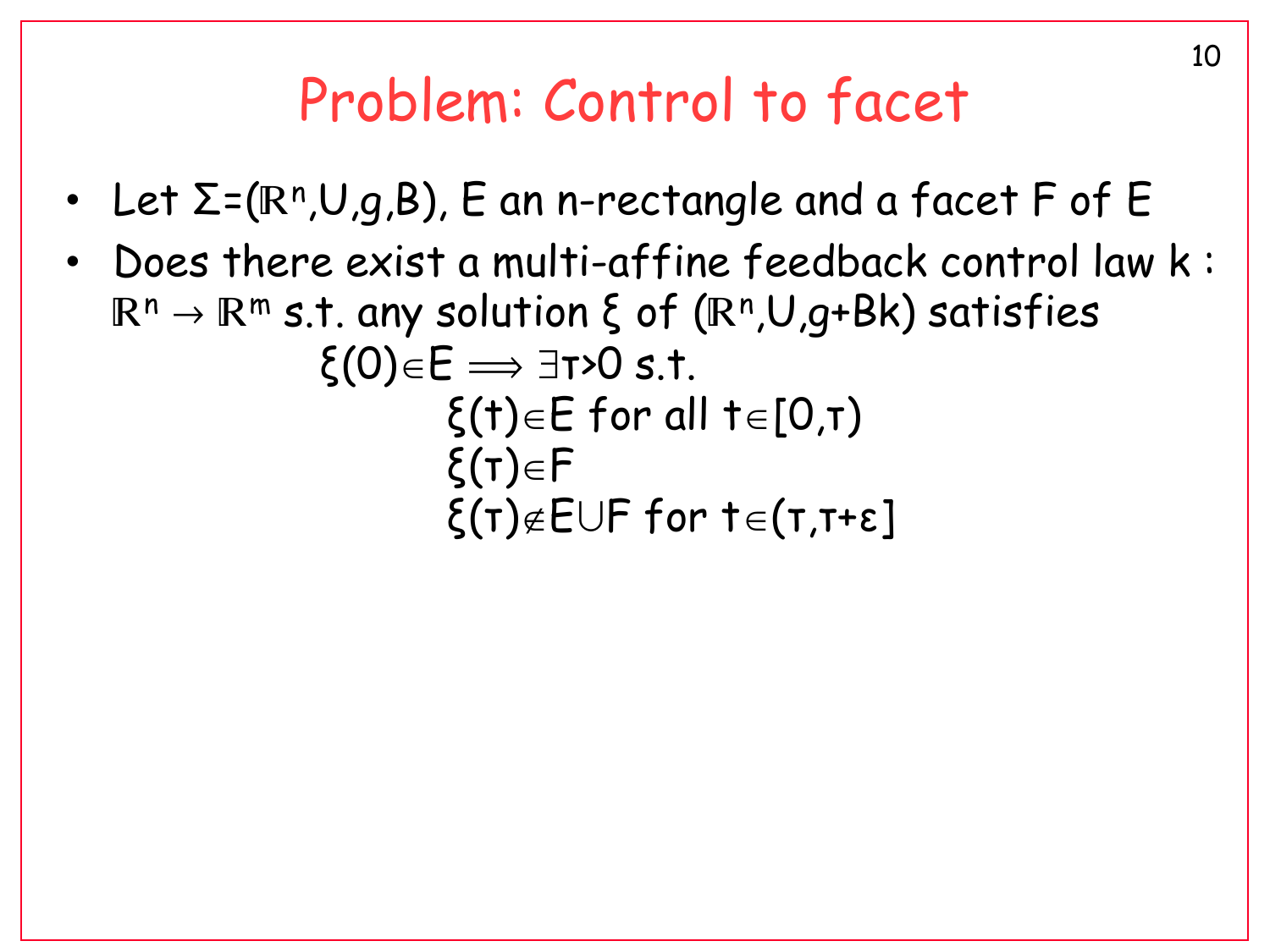#### Theorem 8.22

- Consider  $\Sigma$ =(R<sup>n</sup>,U,g,B) and E an n-rectangle
- The controller invariance problem is solvable if
- $\bullet \quad \forall v \! \in \! \mathsf{V}(\mathsf{E})$  .  $\mathsf{U}_{\mathsf{E}}(v) \; = \cap_{\mathsf{F} \in \mathsf{F}(v)} \, \{ \mathsf{u} \! \in \! \mathbb{R}^{\mathsf{m}} \; \vert \; \mathsf{n}_{\mathsf{F}}^{\mathsf{T}} \; (g(v) \! + \! \mathsf{B} \mathsf{u}) \! \times \! \mathsf{O} \; \} \neq \varnothing$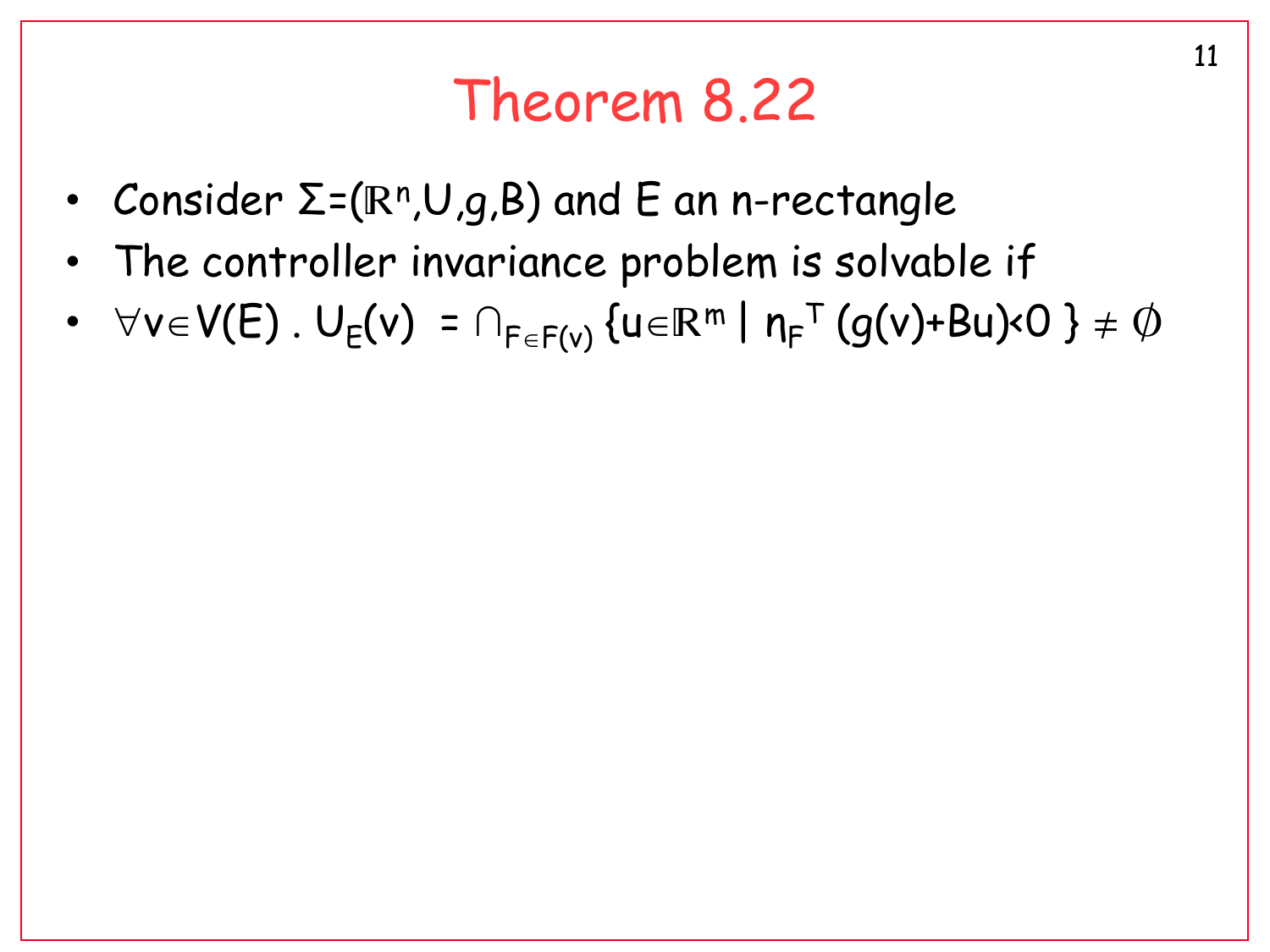### Theorem 8.23

- Consider  $\Sigma$ =(R<sup>n</sup>,U,g,B), E an n-rectangle and F be a facet
- The control to facet problem is solvable if
- $\bullet \quad \forall v \! \in \! \mathsf{V}(\mathsf{E})$  .  $\mathsf{U}_{\mathsf{E}}(v)$  =  $\cap_{\mathsf{G} \in \mathsf{F}(v)}$  { $\mathsf{u} \! \in \! \mathbb{R}^{\mathsf{m}}$  |  $\mathsf{n}_{\mathsf{G}}^{\mathsf{T}}$  (g(v)+Bu)< $\mathsf{O}$  }  $\neq \varnothing$ with  $F \notin F(v)$
- $\forall v \in V(E)$ .  $U_{E}(v) = \bigcap_{G \in F(v), G \neq F} \{u \in \mathbb{R}^{m} \mid n_{G}^{\top}(g(v)+Bu) \times 0 \text{ and }$  $\bm{\eta}_\mathsf{F}^\top \left( g(\bm{\mathsf{v}})\texttt{+} \mathsf{B} \bm{\mathsf{u}} \right) \!\!>\!\! O \; \} \neq \text{\O}$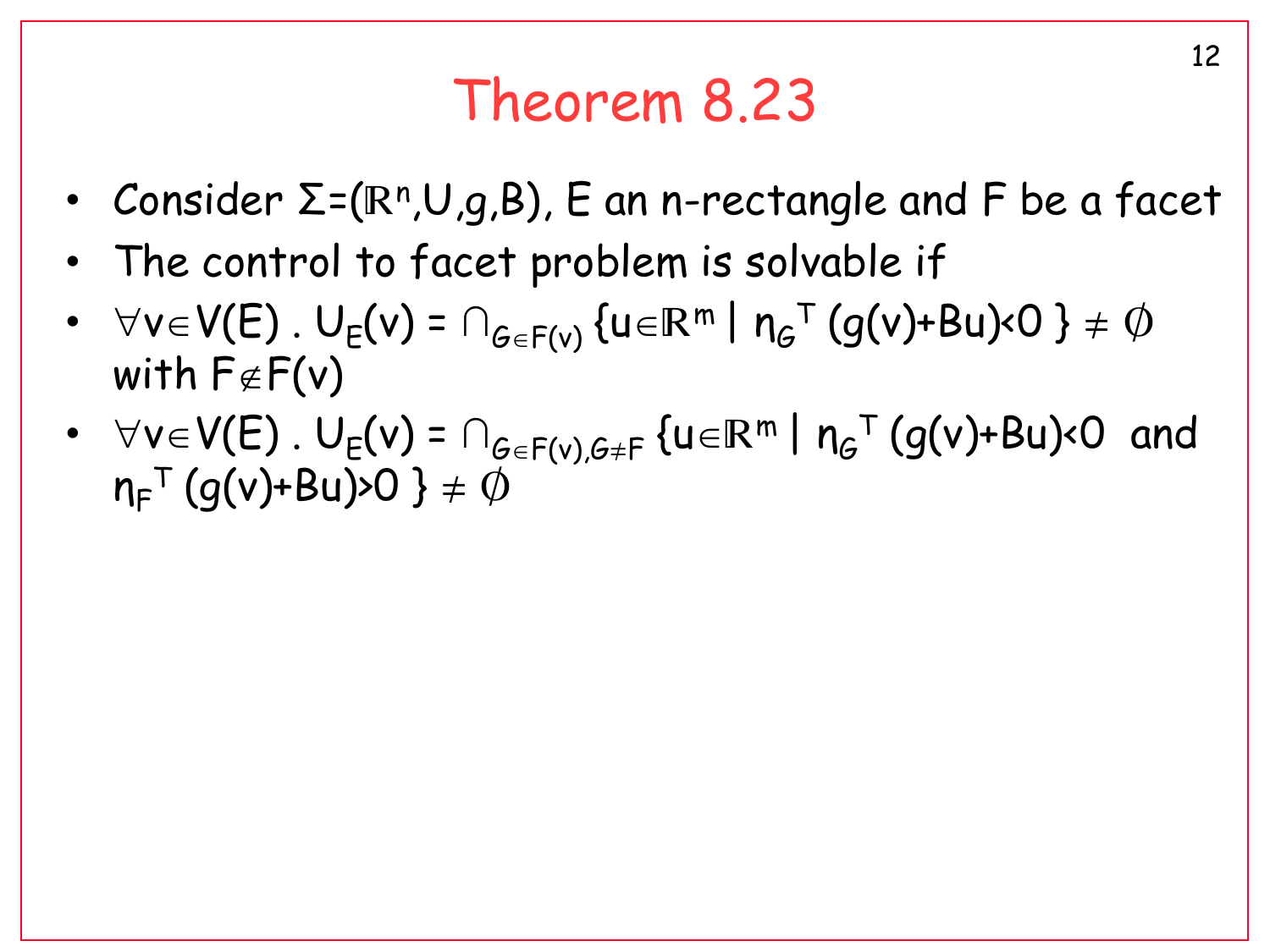# Example 8.24

$$
\dot{\xi}_1 = -\xi_1 + \xi_1 \xi_2 - v
$$

$$
\dot{\xi}_2 = \xi_2 + \xi_1 \xi_2
$$

 $\xi_1$  predators ξ<sup>2</sup> prays

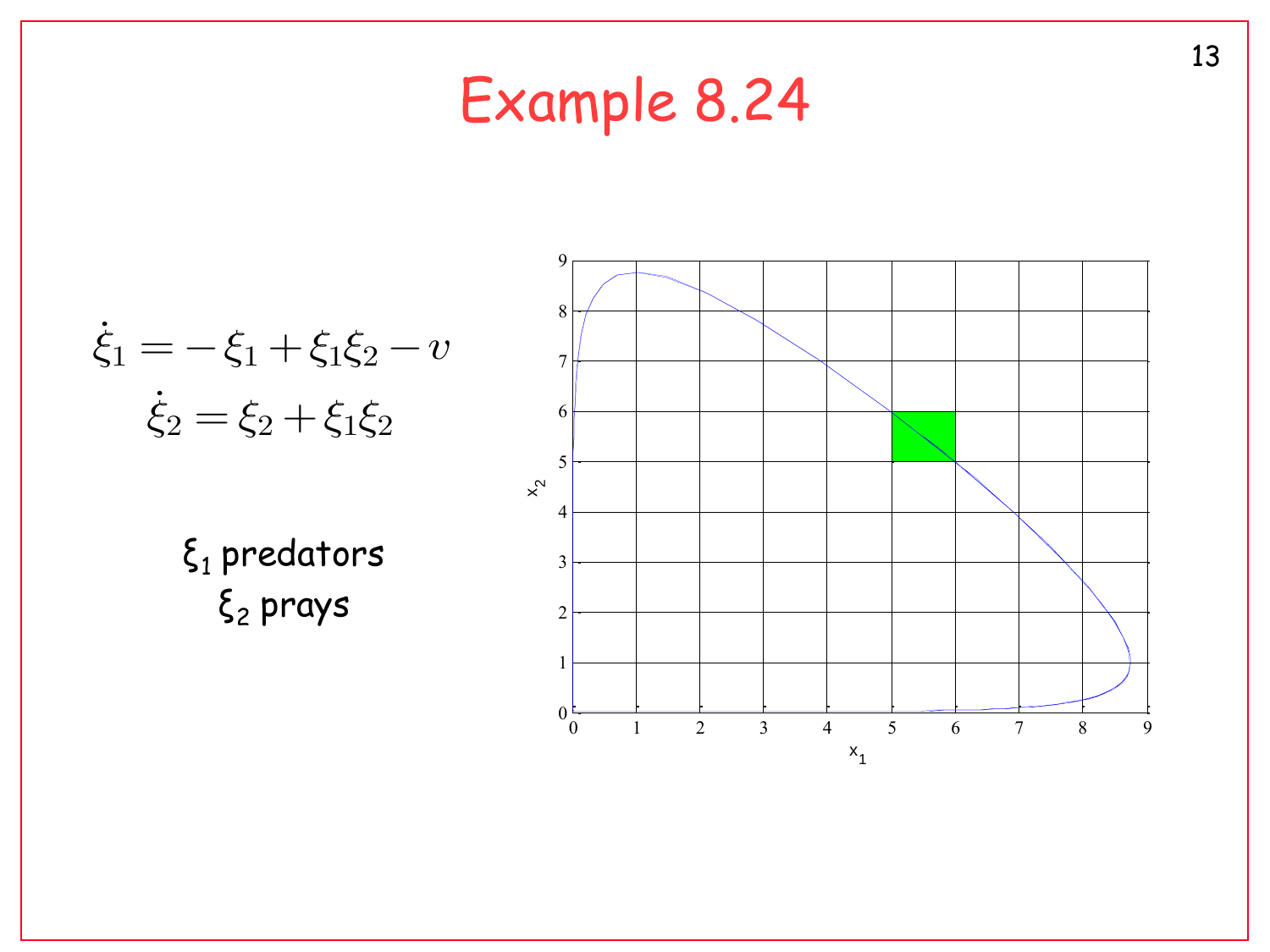# Example 8.24



14